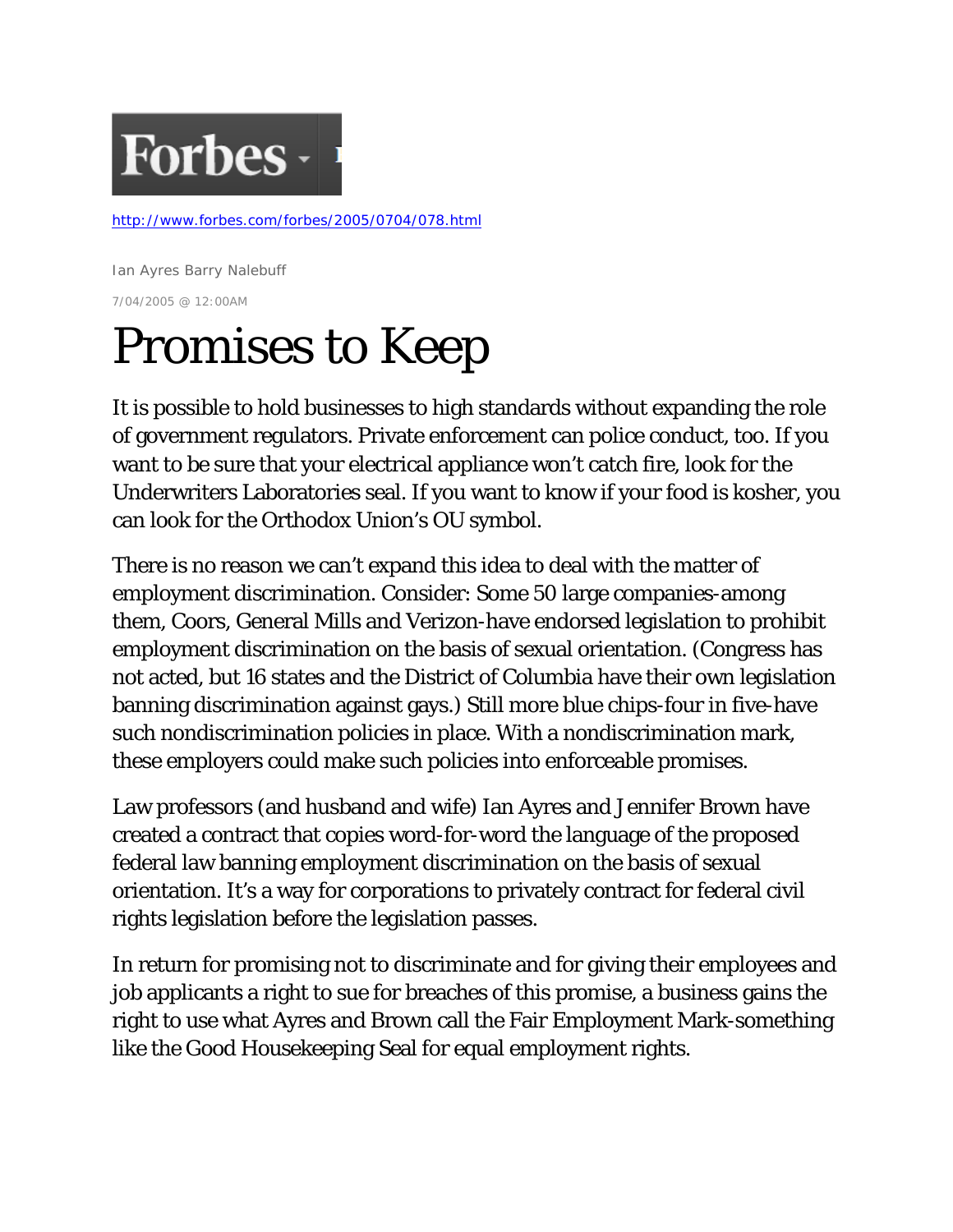With a few mouse clicks at fairemploymentmark.org and without paying a licensing fee, any business can turn its nondiscrimination policy into a legally enforceable promise. The mark on the product provides the marketing value, while the legal contract gives teeth to the promise.

Why would any employer take on this potential legal liability? Committing to equality is good business. Eighty-eight percent of the public opposes employment discrimination against gay and lesbian workers; using the mark is a way to appeal to those customers. Licensing the Fair Employment Mark could also be a recruiting tool.

Against these benefits, there are the costs of allowing private suits. But these costs are lower than you might think. The Government Accountability Office studied 11 states and the District of Columbia that had already prohibited employment discrimination. Ayres and Brown calculate that in the average year only 17 out of 1 million employees brought claims of sexual orientation discrimination. Even if an average claim costs \$100,000, this would represent an extra cost per employee of only \$1.70 per year. This is for firms that had this policy imposed on them. We would expect that employers who voluntarily sign up will be much less likely to discriminate and thus less likely to face liability.

Most important, promising not to discriminate is the right thing to do. Licensing the mark doesn't mean that an employer can't defend lawsuits. It just means that the business can't tell the court, "We have a right to discriminate against gay and lesbian employees if we feel like it."

Many businesses say they oppose this kind of discrimination. They adopt policies and endorse legislation. Few employers, given the chance, would opt out of race discrimination laws. So now they have an opportunity to opt in with regard to sexual orientation nondiscrimination.

The type of certification proposed is different from Underwriters Laboratories' or the Orthodox Union's. The OU symbol says the product is kosher. The FE Mark does not certify the company does not discriminate. Rather, it certifies only that the company has legally promised not to discriminate. Ayres and